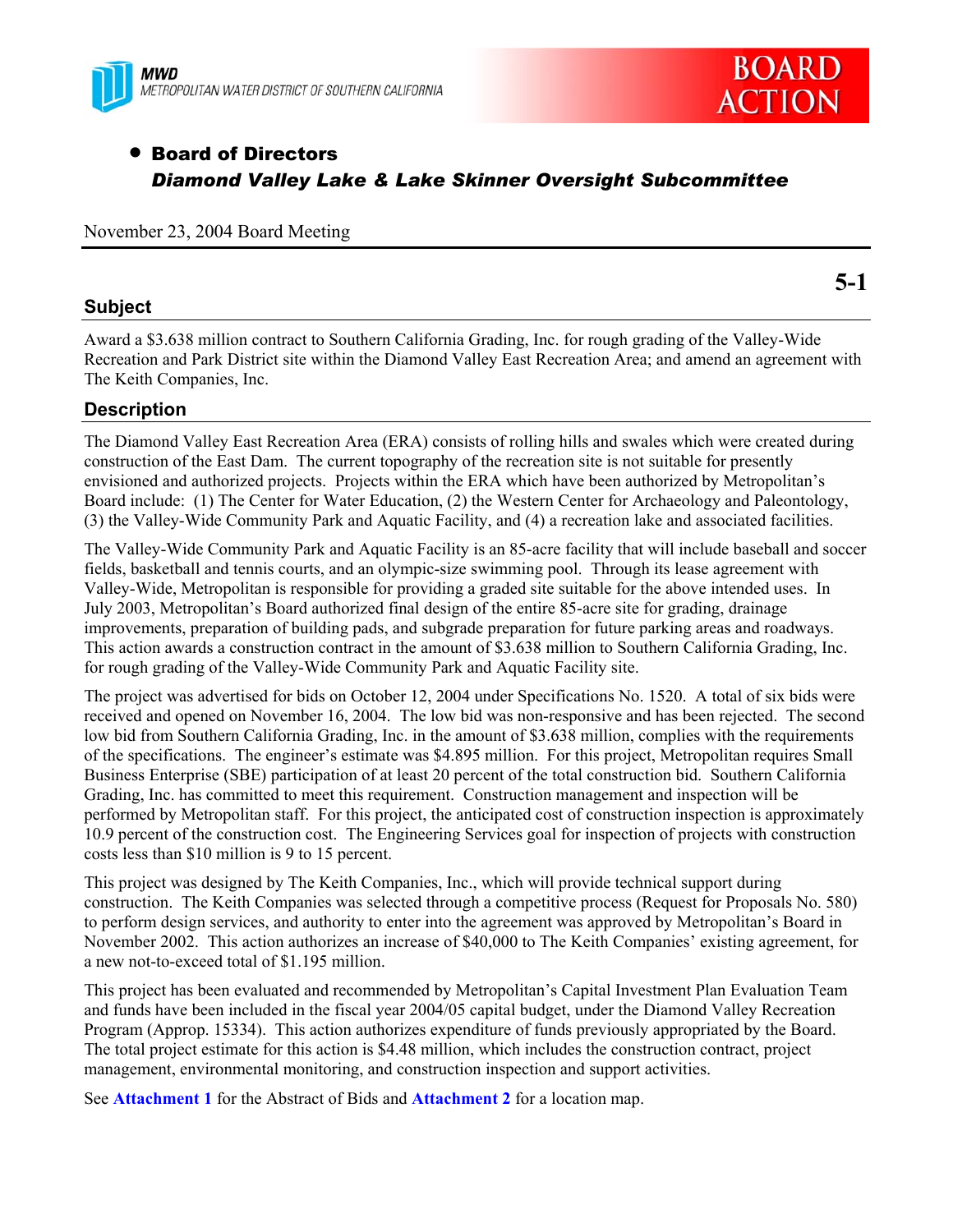# **Policy**

Metropolitan Water District Administrative Code § 8113: Construction Contract Award Metropolitan Water District Administrative Code § 8117: Professional and Technical Consultants

# **California Environmental Quality Act (CEQA)**

CEQA determination for Option #1:

To comply with CEQA and the State CEQA Guidelines, Metropolitan as the Lead Agency prepared a Mitigated Negative Declaration (MND) for the Diamond Valley Lake Park Specific Plan. The MND was distributed for a 30-day public review period that began on August 13, 2002. The Board later adopted the MND and the Mitigation Monitoring and Reporting Program (MMRP) on October 8, 2002. The present proposed board actions are solely based on amending an existing professional services agreement and awarding a construction contract and not on any substantial changes to the approved project itself. Hence, the previously adopted environmental documentation in conjunction with the current proposed actions fully complies with CEQA and the State CEQA Guidelines. Accordingly, no further environmental documentation is necessary for the Board to act on with respect to the proposed actions.

The CEQA determination is: Determine that the proposed actions have been previously addressed in the adopted 2002 MND and its MMRP and that no further environmental analysis or documentation is required.

CEQA determination for Option #2:

None required

## **Board Options/Fiscal Impacts**

## **Option #1**

Adopt the CEQA determination and

- a. Award a contract for \$3.638 million to Southern California Grading, Inc. for rough grading of the Valley-Wide Recreation and Park District facility site; and
- b. Authorize an increase of \$40,000 to an agreement with The Keith Companies, Inc. for a new not-toexceed total of \$1.195 million to provide engineering support during construction.

**Fiscal Impact:** \$4.48 million in budgeted, previously appropriated funds under Approp. 15334

## **Option #2**

Do not award the contract for rough grading at this time. This option will impact the schedule and would jeopardize Valley-Wide Recreation and Park District's grant status. **Fiscal Impact:** None

## **Recommendation**

Option #1

Wolk 11/18/2004 *Roy L. Wolfe Date* 

*Manager, Corporate Resources* 

11/19/2004 ິ

*Ronald R. Gastelum Chief Executive Officer* 

*Date* 

## **Attachment 1 – Abstract of Bids**

**Attachment 2 – Location Map** 

BLA #2650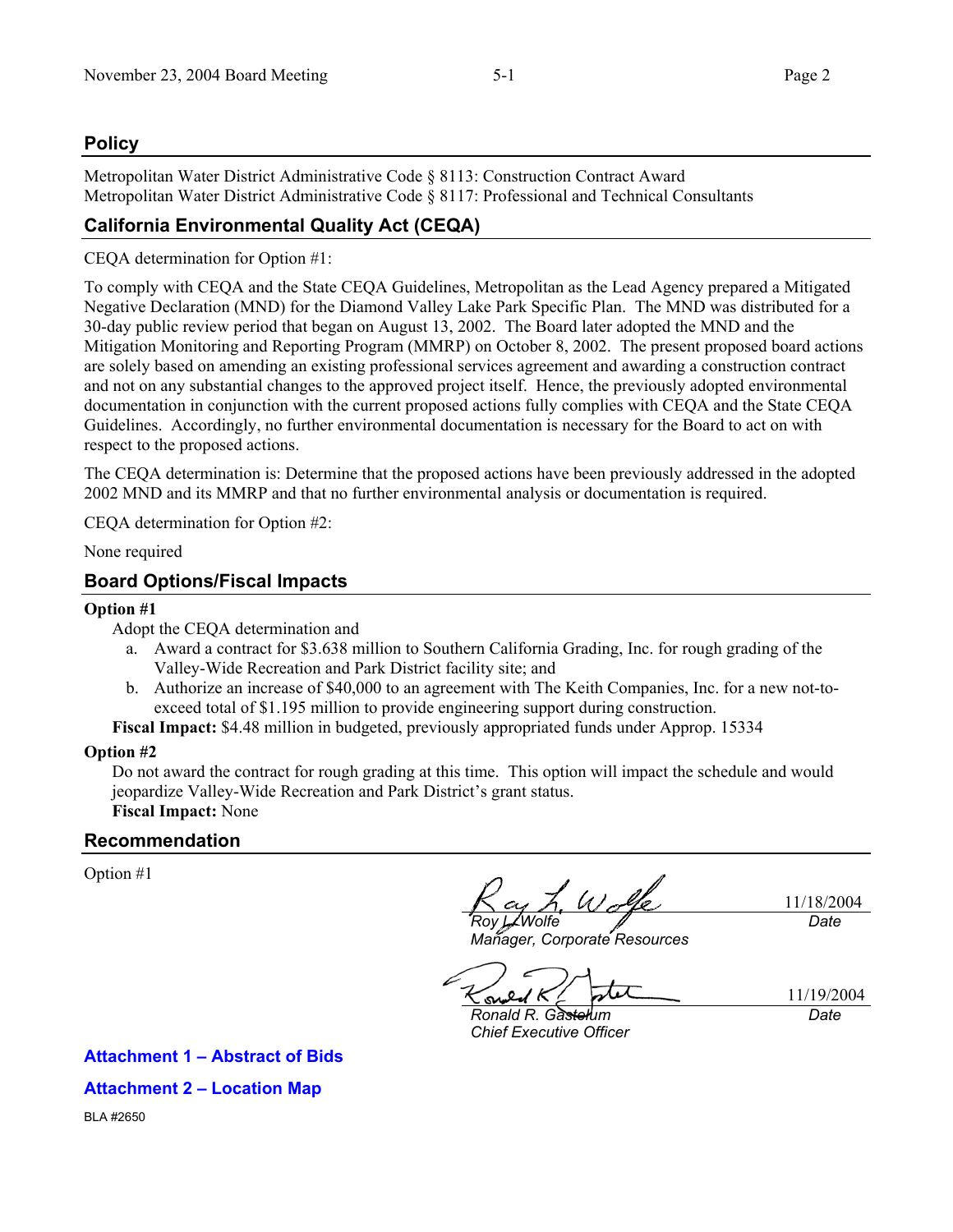#### **The Metropolitan Water District of Southern California**

#### **Abstract of Bids Received on November 16, 2004 at 2:00 P.M.**

#### **Specifications No. 1520**

#### **Valley-Wide Recreation and Park District Rough Grading Improvements**

The project consists of site rough grading, preparation of building pads, and preparation of subgrade for future parking, driveways, and roadways of approximately 85 acres of rolling hills to accommodate future Valley-Wide Recreation and Park District facilities. The project also includes construction of storm drain pipes, box culverts, miscellaneous drainage improvements and other appurtenant work.

#### **Engineer's Estimate: \$4.895 million**

| <b>Bidder and Location</b>                             | <b>Total</b>    | <b>SBE \$</b> | SBE % | Met SBE * |
|--------------------------------------------------------|-----------------|---------------|-------|-----------|
| Sema Construction<br>Lake Forest, Ca.                  | $$3,199,200$ ** | N/A           | N/A   | N/A       |
| Southern California Grading, Inc.<br>Irvine, Ca.       | \$3,638,000     | \$3,638,000   | 100%  | Yes       |
| PALP, Inc. dba Excel Paving Company<br>Long Beach, Ca. | \$3,909,634     | N/A           | N/A   | N/A       |
| SRD Engineering, Inc.<br>Anaheim, Ca.                  | \$3,940,000     | N/A           | N/A   | N/A       |
| LD Anderson, Inc.<br>Bloomington, Ca.                  | \$4,117,000     | N/A           | N/A   | N/A       |
| Road Builders, Inc.<br>Murrieta, Ca.                   | \$4,218,000     | N/A           | N/A   | N/A       |

\* The required Small Business Enterprise (SBE) participation is 20 percent.

\*\* The bid was non-responsive.